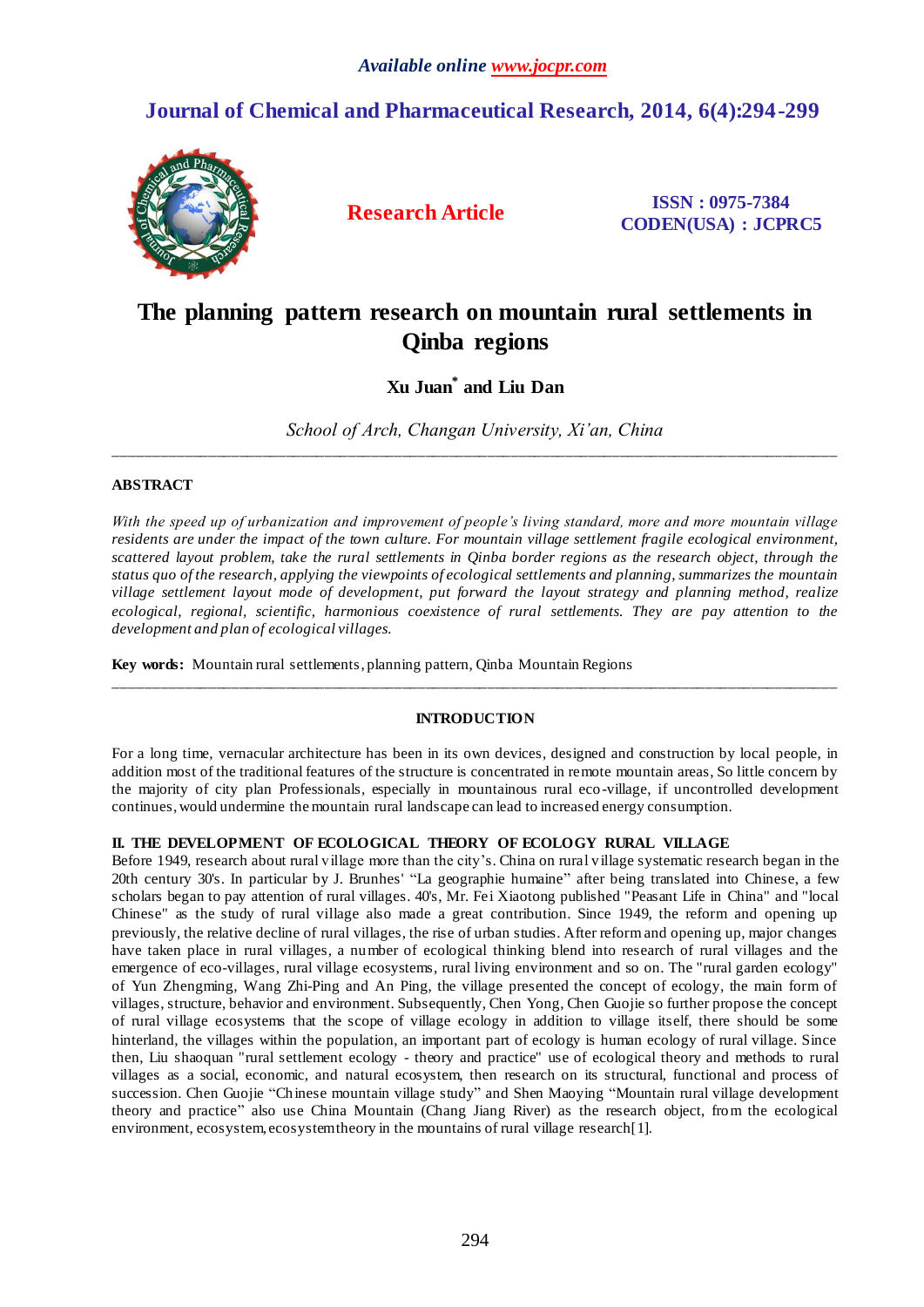#### **III. FEATURES OF ECOLOGY RURAL VILLAGES IN QINBA MOUNTAINOUS REGION**

#### *Geographical environment*

Qinba border area located in the Qin Ling Mountains, cross the Jialing River and Han River two river systems, Han Zhong in Shaanxi, Long Nan in Gansu and Sichuan Guang Yuan area three blocks composed mainly mountainous terrain. There are many s mall basins between mountains and have some Ba zi regions distributed in it. It is a special geographical unit. It has the integrity and natural geographical environment (Fig1), fertile land (Fig2).The ecological environment are more vulnerable. Its natural and human features have been relatively backward, economy in a very backward state, not only to bring the local people's lives very difficult, and not conducive to regional planning and development. Climatic conditions in the north to the warm sub-tropical climate zone with the transition. There were many small basin and the mountain valley, fertile land, mild climate, the important grain production areas in southern Shaanxi. And it is important ecological barrier of the upper Chang jiang river, extremely rich mineral resources. This region is integrating ecology culture and region of the junction of Ba shu culture from the perspective of the history.

*\_\_\_\_\_\_\_\_\_\_\_\_\_\_\_\_\_\_\_\_\_\_\_\_\_\_\_\_\_\_\_\_\_\_\_\_\_\_\_\_\_\_\_\_\_\_\_\_\_\_\_\_\_\_\_\_\_\_\_\_\_\_\_\_\_\_\_\_\_\_\_\_\_\_\_\_\_\_*



**Fig.1 Natural environment Fig.2 Fertile land**



#### *Ecology rural villages characteristics*

Mountain is a special geographic environment and characteristics of complex ecological systems, determine the uniqueness of mountain resources and biological diversity, and thus form the mountainous rural village more scattered layout, the Qinba mountain area also formed a particular patterns of mountain ecology rural village. First of all, most village site limited to specific morphological positions, help to carry out agricultural production activities. Mountainous ecology rural village on the mountain environment to adapt not only in elevation, but also on the slope and aspect have a choice. There are significant differences in the sunny and shady. Mountain ecology rural villagers generally choose to sunny as natural construction conditions ideally. Dry and sunny leeward is conducive to the development of ecology rural village. Second, the size of ecology rural village is generally s mall, loose internal structure. Generally, mountain ecology rural village have scattered village pattern dominated type and village reunion of linear form. Disorder within the domestic distribution of scattered villages, no levels to speak of space, the scattered layout of expression not only messy, but also the performance of its distance between households and large families, can not form a roadway, convenient link between the villagers(Fig3).

#### *The characteristics of residential buildings*

Mountain is a special geographic environment and characteristics of complex ecological systems, determine the uniqueness of mountain resources and biological diversity, and thus form the mountainous rural village more scattered layout.

The Qinba mountain area has spacious flat rarely available for social, because of the mountain, ravines horizon. Since ancient times, besides formed one of the few town residents groups, the villagers are more scattered, dotted, these scattered ornament in Qin ba mountains brickwork, presents the Qin ba mountains unique regional architectural features (figure 1). Qinba mountains generates local-style dwelling houses building is different from the Guan zhong region and Shan bei region of Shaanxi. The Guan zhong plain courtyard group formed a village, Shan bei chisel soil holes generated the cave dwellings, however, Qinba mountains residences has less group number. And it have various building materials, architectural form in accordance with the regional characteristics. There are many differences in tradition building of them. It is reflect the Qinba mountain residences settling and does not dare the status quo of complicated mentality.

#### **IV. THE CURRENT PROBLEMS OF ECOLOGY RURAL VILLAGES**

#### *A. The decline of traditional villages*

Many traditional architectural styles was often disregarded, because th[e urbanization](dict://key.0895DFE8DB67F9409DB285590D870EDD/urbanization) impact the Village Construction,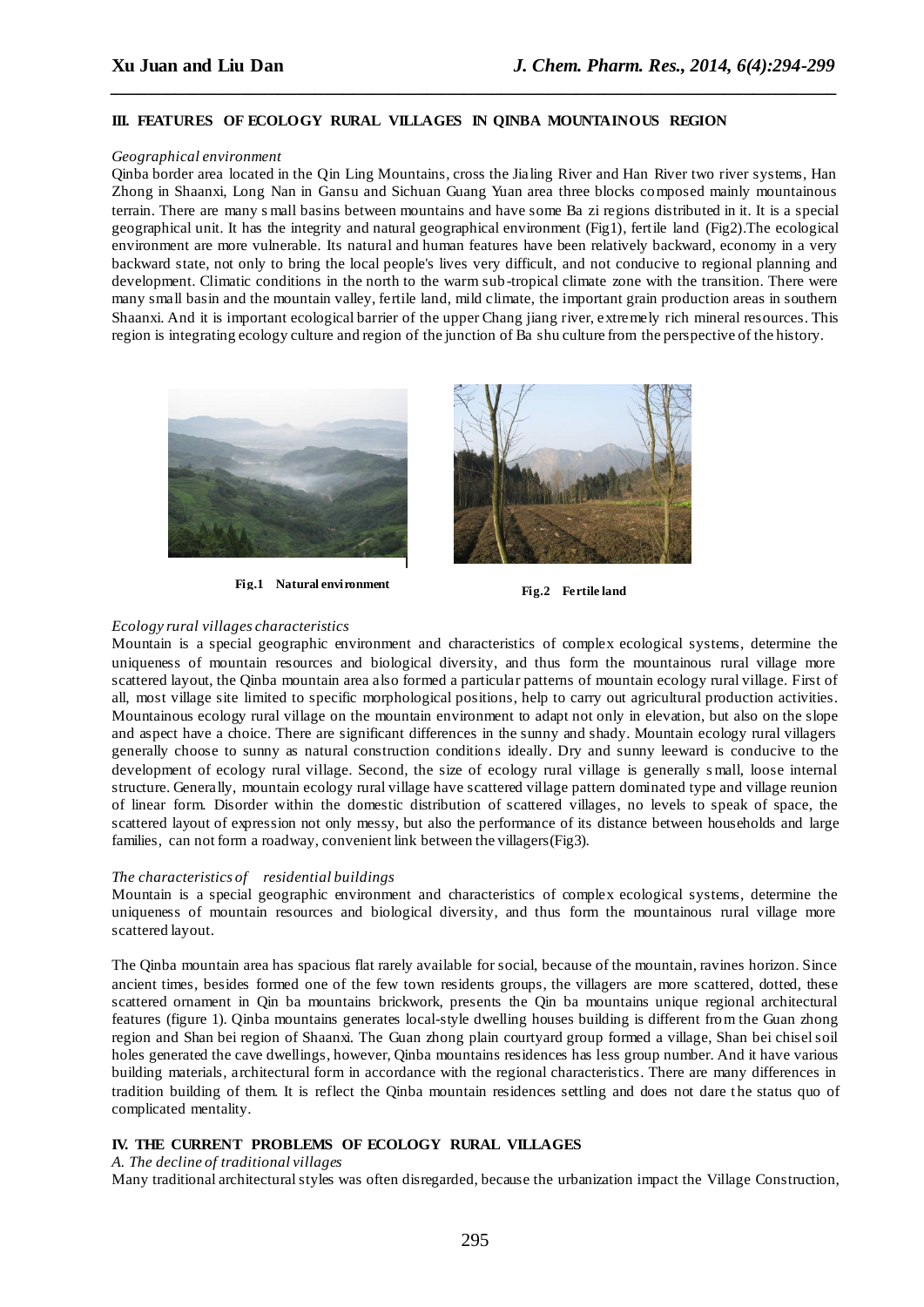the mountain ecology rural villages extend in the [process of construction](dict://key.0895DFE8DB67F9409DB285590D870EDD/process%20of%20construction) [continuously](dict://key.0895DFE8DB67F9409DB285590D870EDD/continuously) and original house [have gone](dict://key.0895DFE8DB67F9409DB285590D870EDD/go%20out%20of%20use)  [out of use](dict://key.0895DFE8DB67F9409DB285590D870EDD/go%20out%20of%20use) [gradually\(](dict://key.0895DFE8DB67F9409DB285590D870EDD/gradually)Fig4). [Space structures](dict://key.0895DFE8DB67F9409DB285590D870EDD/space%20structures) of residence extend [continuously](dict://key.0895DFE8DB67F9409DB285590D870EDD/continuously) and [separate](dict://key.0895DFE8DB67F9409DB285590D870EDD/separate) from the traditional [basic function](dict://key.0895DFE8DB67F9409DB285590D870EDD/basic%20function) and basic layout of the mountain rural village. Or uniform row of new houses be built and all the [building types](dict://key.0895DFE8DB67F9409DB285590D870EDD/building%20types) be same in the rural [village,](dict://key.0895DFE8DB67F9409DB285590D870EDD/settlement) they come from the construction of the new socialist countryside, and [spurn](dict://key.0895DFE8DB67F9409DB285590D870EDD/spurn) the [characteristic](dict://key.0895DFE8DB67F9409DB285590D870EDD/characteristic) of mountain ecology rural village. This phenomenon led to the decline of traditional village characteristics, the formation of loose disordered ecology rural villages.

*\_\_\_\_\_\_\_\_\_\_\_\_\_\_\_\_\_\_\_\_\_\_\_\_\_\_\_\_\_\_\_\_\_\_\_\_\_\_\_\_\_\_\_\_\_\_\_\_\_\_\_\_\_\_\_\_\_\_\_\_\_\_\_\_\_\_\_\_\_\_\_\_\_\_\_\_\_\_*



**Fig.3 Rural village characteristics**

#### *B. The backward infrastructure*

The Qinba mountain areas' ecology rural village junction infrastructure and public service facilities are very backward , because of small settlement, spatial distribution of scattered independent and strong backward economic conditions, roads, telecommunications [service](dict://key.0895DFE8DB67F9409DB285590D870EDD/service) and other public service facilities using low, causing duplication of resources(Fig.5). On the other hand as [solar energy,](dict://key.0895DFE8DB67F9409DB285590D870EDD/solar%20energy) [technology utilization](dict://key.0895DFE8DB67F9409DB285590D870EDD/technology%20utilization) low levels of suitability, with mountain villagers to used wood, straw as fuel and pollute the environment, waste of resources. Villagers living in the relative spread of infrastructure and energy use caused by low, with the standard of living, increase the demand of villagers [comfortable,](dict://key.0895DFE8DB67F9409DB285590D870EDD/comfort%20level) it will inevitably [to increase](dict://key.0895DFE8DB67F9409DB285590D870EDD/to%20increase) large energy consumption.



**Fig.4 The decline of traditional rural building**

#### *C. The chaos of building ordered*

The Basic characteristics of ecology rural villages include scattered sites, layout disorder in the The Qinba mountain areas. Following the rapid economic development and the impact of modern lifestyles, many villagers follow the urban residential buildings blindly, this actions wrecked the traditional architectural styles and loss characteristics and advantages of local-style dwelling houses. The current ecology rural villages residential construction is still in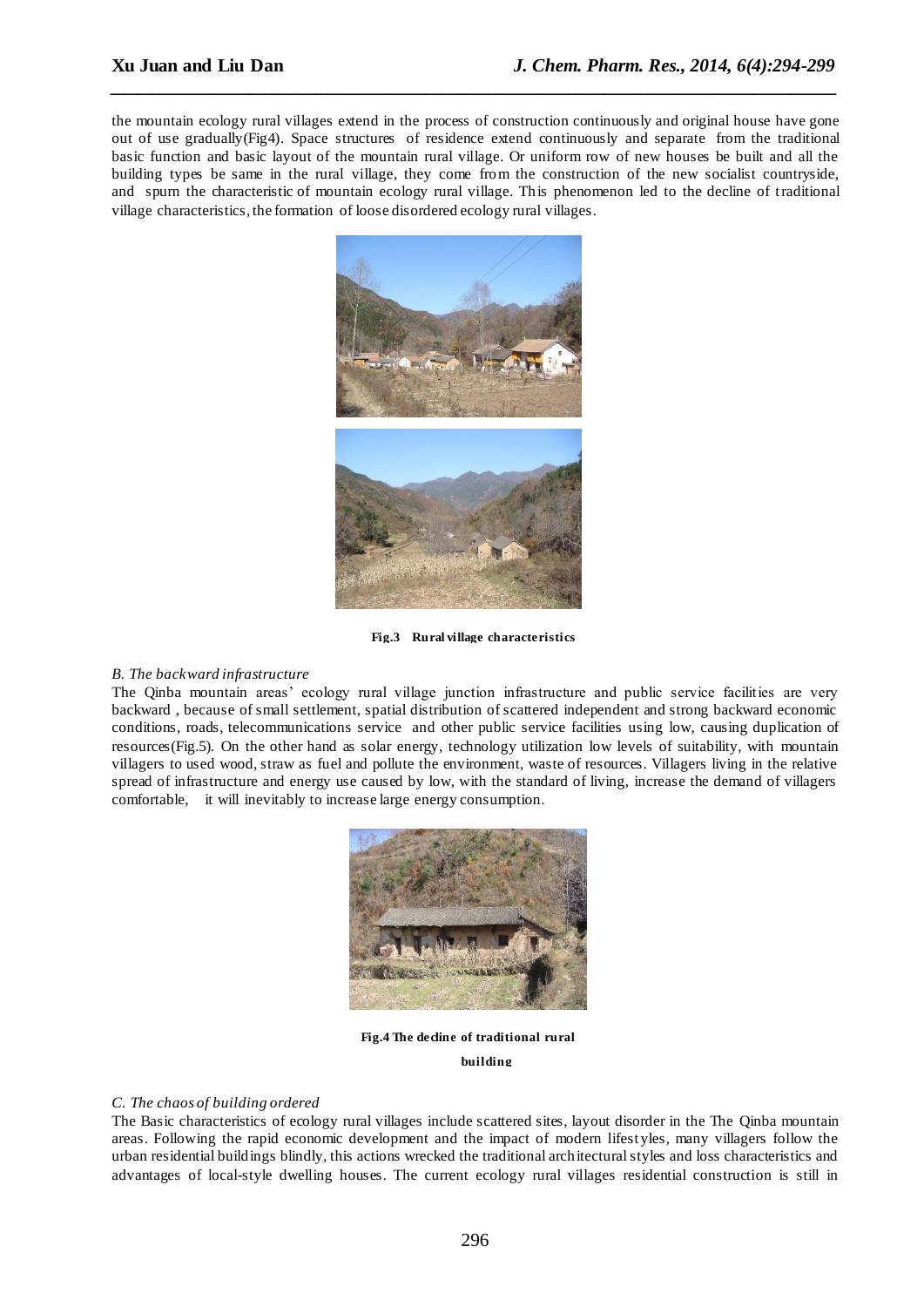disorder, fundamental architecture units is a single home, which to some extent the confusion caused by the housing, and even new buildings do not effect traditional building insulation is good, even in winter spend a lot of firewood for heating, resulting in substantial waste of resources and energy consumption.

*\_\_\_\_\_\_\_\_\_\_\_\_\_\_\_\_\_\_\_\_\_\_\_\_\_\_\_\_\_\_\_\_\_\_\_\_\_\_\_\_\_\_\_\_\_\_\_\_\_\_\_\_\_\_\_\_\_\_\_\_\_\_\_\_\_\_\_\_\_\_\_\_\_\_\_\_\_\_*



**Fig.5 Backward infrastructure**

#### *Damage to the ecological environment*

Mountain ecology villages have the special geographical environment, including the rich in forest resources, tree species diversity, a variety of diverse biological resources. The regions have the rich ecological resources. It is the ecological security barrier Qinba Mountains, but is still a relatively fragile eco-system area. In [process](dict://key.0895DFE8DB67F9409DB285590D870EDD/process) of promoting economic development, tremendous environmental damage appear(Fig.6), severe population size over the growing capacity of the natural environment, and the villagers lack of environmental awareness, free garbage disposal, sewage, causing sewage, garbage accumulation, not only pollute the river near the spring , but also caused serious pollution of groundwater, which caused serious damage to the ecological environment. Mountainous ecology rural villages have large land area, idle land be exist in the villages , and many village residents at random, spontaneous blind transfer, or they building new houses, causing a large number of houses abandoned, the land have not reclaimed, the action of waste arable land is a serious phenomenon will [solicitation](dict://key.0895DFE8DB67F9409DB285590D870EDD/solicitation) in scarcity of arable land had become more a shortage of resources.



**Fig.6 Destroy of e cological** 

#### **V. PLAN DESIGN STRATEGY OF MOUNTAIN ECOLOGY RURAL VILLAGES**

#### *A. Planning level to control rule*

*1) Planning and construction guide.* It should formulate the guidelines of rural renovation construction planning. At meantime guide and control the direction of ecology rural villages and including the degree of planning and construction. Change the disorder state of the current rural village planning and construction. Finally determine the development mode of mountainous ecology rural villages and settlement layout pattern, and the ecological capacity of the entire village. Avoiding over-exploitation of natural resources and leading to deterioration of ecological environment. It should reference to principles and methods of urban planning, rural reality, the view of settlements, production, life and ecological. We can plan regional characteristics of the mountain for ecology rural villages[2].

*2) The understanding of the villagers.* Mountainous ecology rural villages during the process of planning and design have always been top-down preparation. The course comprise research field conducted with the villagers communicate hardly, actually not meet the needs of villagers. Understanding the local natural resources, effective use of energy, mountain inappropriate planning of ecology rural villages will be brought to the village and indirect economic losses more than constraints development of mountainous rural villages in the future. Geological hazards for the entire region will have increased and ecological possibilities.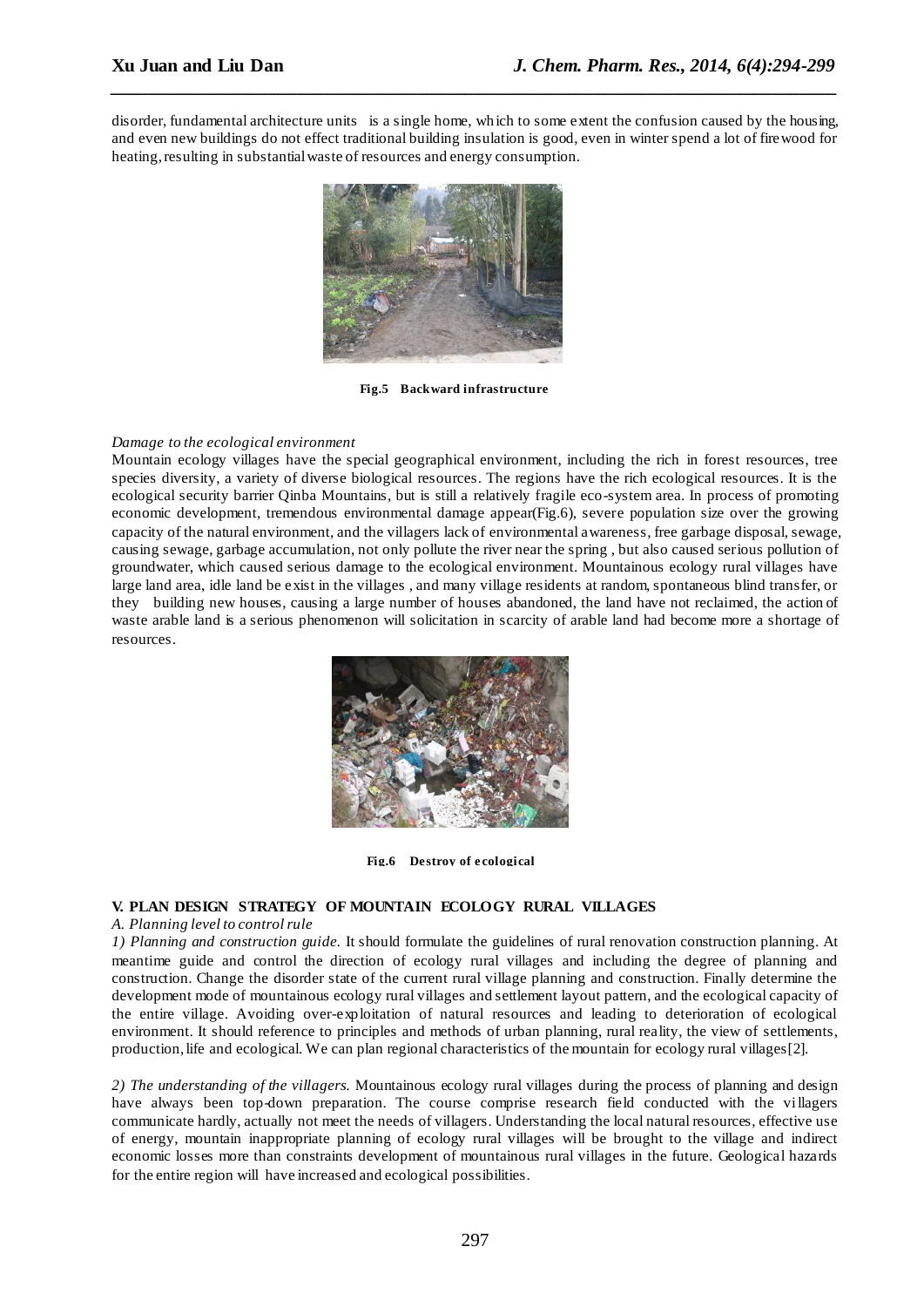#### *B. Ecological distribution of villages*

In Shaanxi-Gansu-Sichuan border area, the mountain ecology village should layout conform to the landscape features, scattered small-scale structure of rural villages in the region is the main features of mountain. Through the small gathering, large decentralized model for planning and construction of mountainous rural villages. To settle the building in a line through various means such as planning and design. In the case of the full conservation of natural resources, mountainous rural villages should intertwined elements of fusion, to create a clear hierarchy of space level, using of new energy and maximize energy use as much as possible the construction of village[3]. Consider using the most perfect and most basic function of the surrounding towns of living, production and economic function, ecological environmental functions.

*\_\_\_\_\_\_\_\_\_\_\_\_\_\_\_\_\_\_\_\_\_\_\_\_\_\_\_\_\_\_\_\_\_\_\_\_\_\_\_\_\_\_\_\_\_\_\_\_\_\_\_\_\_\_\_\_\_\_\_\_\_\_\_\_\_\_\_\_\_\_\_\_\_\_\_\_\_\_*

Characteristics of mountain ecology rural villages under the new rural construction have not been well inherited and carried forward. In economic development, attention should be paid. Protecting traditional layout features, promoting traditional culture, to become an important part of geographical features. Meanwhile, the formation of rural villages is the product of time and space, mountain and water, green mountain landscape are all natural. A lot of planning and construction neglect to conform natural, starting from the natural environment, dealing with the relationship of the villagers in the mountainous rural villages, buildings, landscape, ecological and other elements. Respect for nature, strengthening the role of ecology, creating regional characteristics in the mountain villages.

#### *C. Appropriate settlement pattern*

Qinba mountains area form the inherent law of rural settlements mountainous rural settlement location and settlement distribution has obvious geographical adaptability, adapt to the nature, adjust measures to local conditions, and the villagers spontaneously in settlement construction in the process of construction and imitating the improved gathered as a result, the use of traditional techniques and local materials, comply with the topography and geomorphology, building his own house, to resist the threat of climate conditions, the formation of banded settlement layout (figure 7), the group settlement layout (figure 8), and tree settlement layout (figure 9), small assembling type layout mode[4].

At the same time in order to meet the need of modern life, the planning of the original space hierarchy refactoring, joined in the whole space sequence public space node (figure 10), and with the original residents node boot space and space together to form the linear space of the progressive sequence. Public space nodes to a public activity center and small square as the center of gravity, the architecture and landscape environment space of the communion, whole space sequence according to the linear progressive, song according to the natural landscape, the mountain settlement landscape in natural space fully release and presentation.



**Fig7 banded settlement** 

**Fig8 Group settlement** 

**Fig9 Tree settlement** 

## *D. Eco-residential buildings*

*1) Reflecting the traditional characteristics.* In the The Qinba mountain area ecology rural villages of ecological design process is to maintain regional architectural features. Including traditional culture -related things, such as the layout of villages, construction of the spatial form, decoration and color, through the traditional elements to int egrate and restructure. More a reflection on the technical features of the building and external symbol, and even cultural identity is reflected in the hell on. Including traditional local customs, lifestyle, language, religion, etc, which are mountainous ecology rural villages an important manifestation of regional ecological design.

*2) Climate suitability.* Rural village patterns and climate is close. Layout and construction groups into the streets need to consider a major factor which it is the weather in the region. Meanwhile, climate and soil are the embodiment of architectural regionalism. Architecture adapt to the terrain and natural environment of the ecological architecture of the buildings retain the traditional characteristics of the region have far-reaching significance.